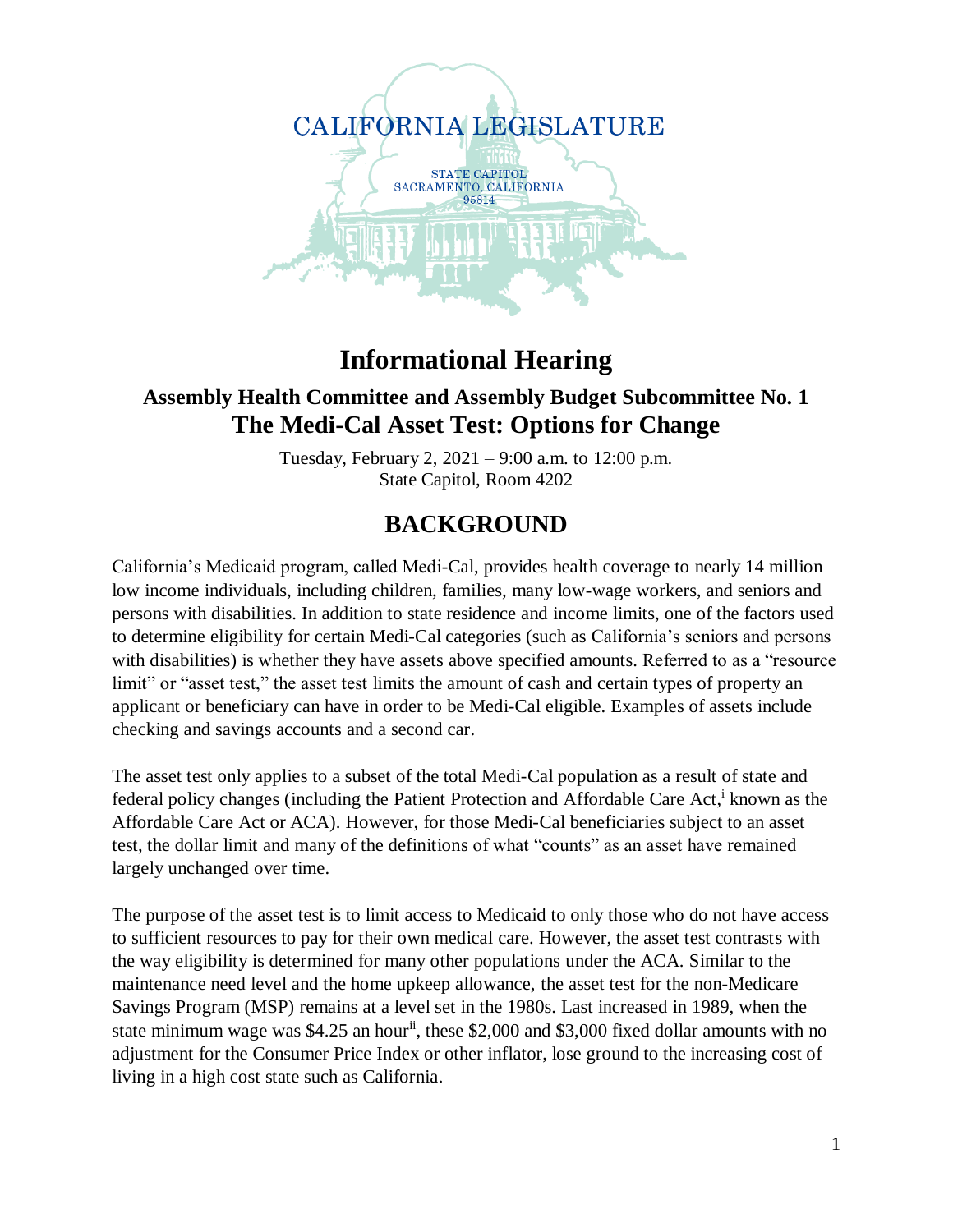Proponents of changing the asset test make several arguments, including:

- The principal asset amounts of \$2,000 and \$3,000 are fixed dollar amounts that have remained unchanged for more than 30 years;
- The dollar limits discourage savings, create financial instability, and cause low-income people to be at increased risk for homelessness;
- The dollar limits prevent low-income people from establishing a "rainy day" fund and make it difficult for low-income people to address unforeseen expenses (such as a roof or car repair);
- The paperwork and complexity of documenting assets deter people from applying to the Medi-Cal program and completing the Medi-Cal application process;
- The asset test increases county administrative costs and workload; and,
- The asset limits make it difficult for low-income beneficiaries to save enough to move and afford the cost of moving to a new apartment or house and for initial utility installation costs.

In the 2019-20 legislative session, the Medi-Cal asset test was the subject of legislation (AB 683 by Assemblymember Carrillo), which would have made several changes to the asset test. AB 683 proposed to increase the asset test from \$2,000 for an individual and \$3,000 for a couple to instead be \$10,000 and \$15,000, and required those dollar amounts to be indexed annually. Additional, AB 683 would have prohibited the use of an asset and resource test to make a Medi-Cal eligibility determination for people enrolled in the MSP (the MSP provides Medi-Cal funded payment of Medicare premium and cost-sharing but does not include Medi-Cal), would have excluded other assets from consideration, and would have narrowed the application of existing asset limits. AB 683 was never heard in the State Senate.

In addition, the asset test was discussed as part of the state Assembly Budget Subcommittee hearing process in 2019, and the Supplemental Report of the 2019-20 Budget Act required the Department of Health Care Services (DHCS) to seek technical assistance from the Centers for Medicare and Medicaid Services (CMS) regarding the possible avenues for modifying the treatment of assets for Medi-Cal, and to report to the legislative fiscal committees no later than March 10, 2020.iii

This hearing will provide an overview of state and federal asset test requirements, options for changing the current state requirement under federal Medicaid law, and what other states have done. Testimony will be provided on how those state and federal rules are implemented by counties (which determine Medi-Cal eligibility), the policy and fiscal options outlined in the required DHCS asset limits supplemental report, and the impact of the asset test on Medi-Cal applicants and beneficiaries.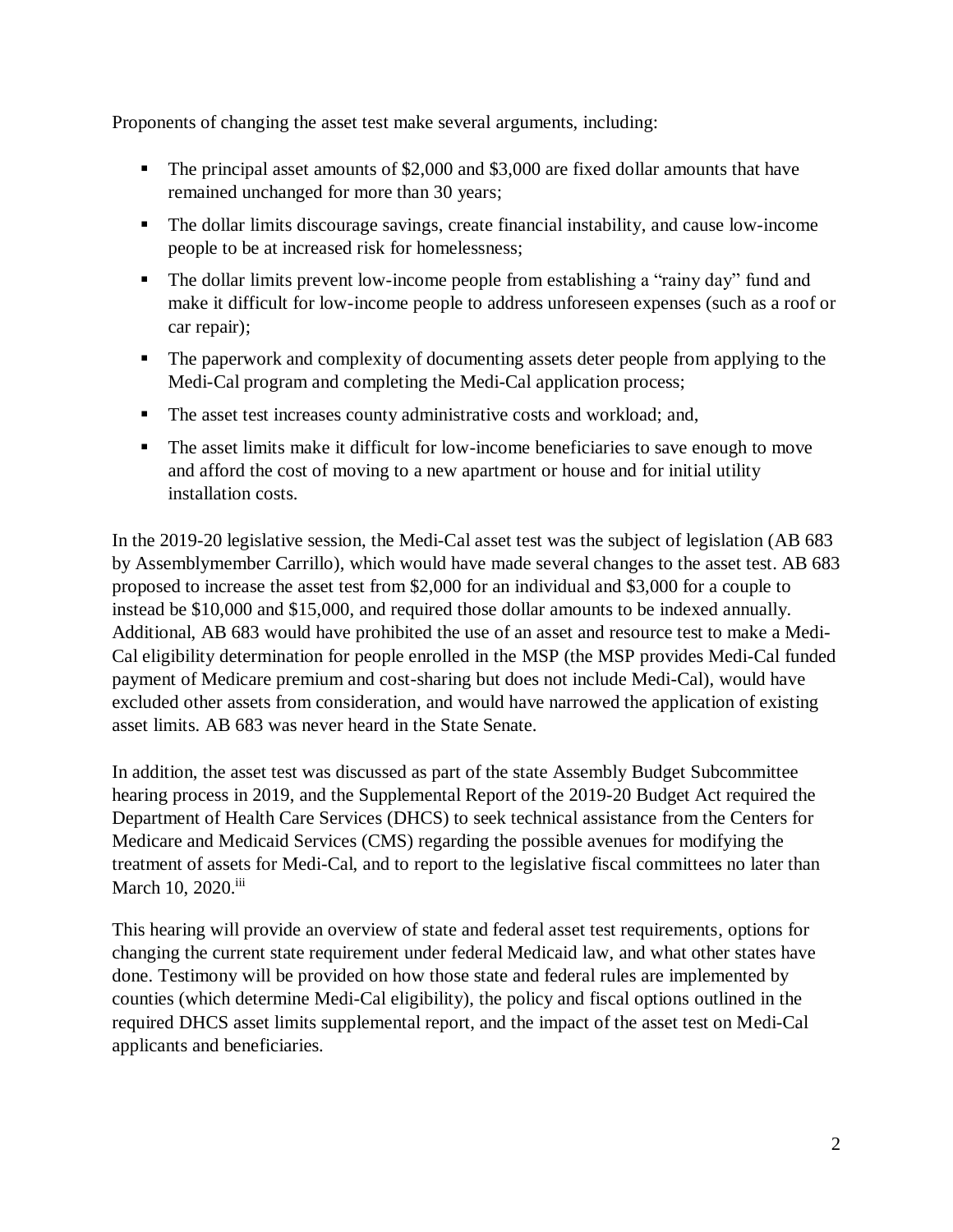## **Background**

Medi-Cal is a joint federal-state program that provides health care to low-income Californians. State Medicaid programs are funded by federal and state funds and are administered by individual states. Federal law requires states using federal Medicaid funds to meet certain minimum requirements, such as covering certain populations and benefits, but also gives states the flexibility to extend eligibility to other groups or offer additional benefits, as well as to make other program choices. Medicaid is an important source of health and long-term care (LTC) coverage for seniors and persons with disabilities, including people with Medicare, because Medi-Cal covers Medicare cost-sharing (copayments and deductibles) and services Medicare does not cover (such as dental, glasses, personal care services, extended skilled nursing facility care, and non-emergency non-medical transportation).

## **Medi-Cal Eligibility**

Medi-Cal eligibility is complex and is governed by federal law, federal regulation, state law, state regulation, and DHCS and CMS guidance. There are multiple different pathways to Medi-Cal coverage. Historically, applicants for Medi-Cal have been required to meet specified income and asset standards to qualify under each Medicaid eligibility category. California removed the asset test requirement for certain populations, such as pregnant women and infants (in the late 1980s) and children (in the late 1990s), but the asset test remained for other Medi-Cal eligibility groups.

In 2010, the ACA expanded Medicaid eligibility to nondisabled low-income adults under age 65, and restricted the use of an asset test for many Medicaid beneficiaries under a new income counting methodology. Referred to in California as the "optional expansion" after the U.S. Supreme Court allowed states to opt out of the ACA requirement for states with a Medicaid program, the Medi-Cal expansion took effect January 1, 2014.<sup>iv</sup> Specifically, the ACA prohibited the use of an asset test for individuals under age 65 and required the adoption of a new method for counting income based on Modified Adjusted Gross Income (MAGI).<sup>V</sup> The new MAGI income counting methodology applies for most people applying for Medi-Cal and people applying for federal premium tax and cost-sharing subsidies through exchanges. The MAGI methodology does not consider assets or resources other than income (meaning there is no asset test for MAGI-based eligibility determinations). DHCS estimates approximately 10.5 million individuals in California receive Medi-Cal under the MAGI methodology.<sup>vi</sup>

However, several categories of Medi-Cal eligible individuals, including seniors and persons with disabilities, continue to be subject to asset testing to qualify for Medi-Cal. Their eligibility is determined under what is known as the "non-MAGI methodology" which includes limits on countable assets. Non-MAGI Medi-Cal programs generally cover low-income individuals who are elderly, disabled, in a LTC facility, or who are linked to Medi-Cal through other public benefit programs, such as foster care and Supplemental Security Income (SSI). California has a large number of Non-MAGI Medi-Cal programs such as the Aged, Blind, and Disabled Federal Poverty Level program<sup>vii</sup> and the Aged, Blind, and Disabled Medically Needy program. Additionally, California has LTC Medi-Cal for those individuals who are admitted into a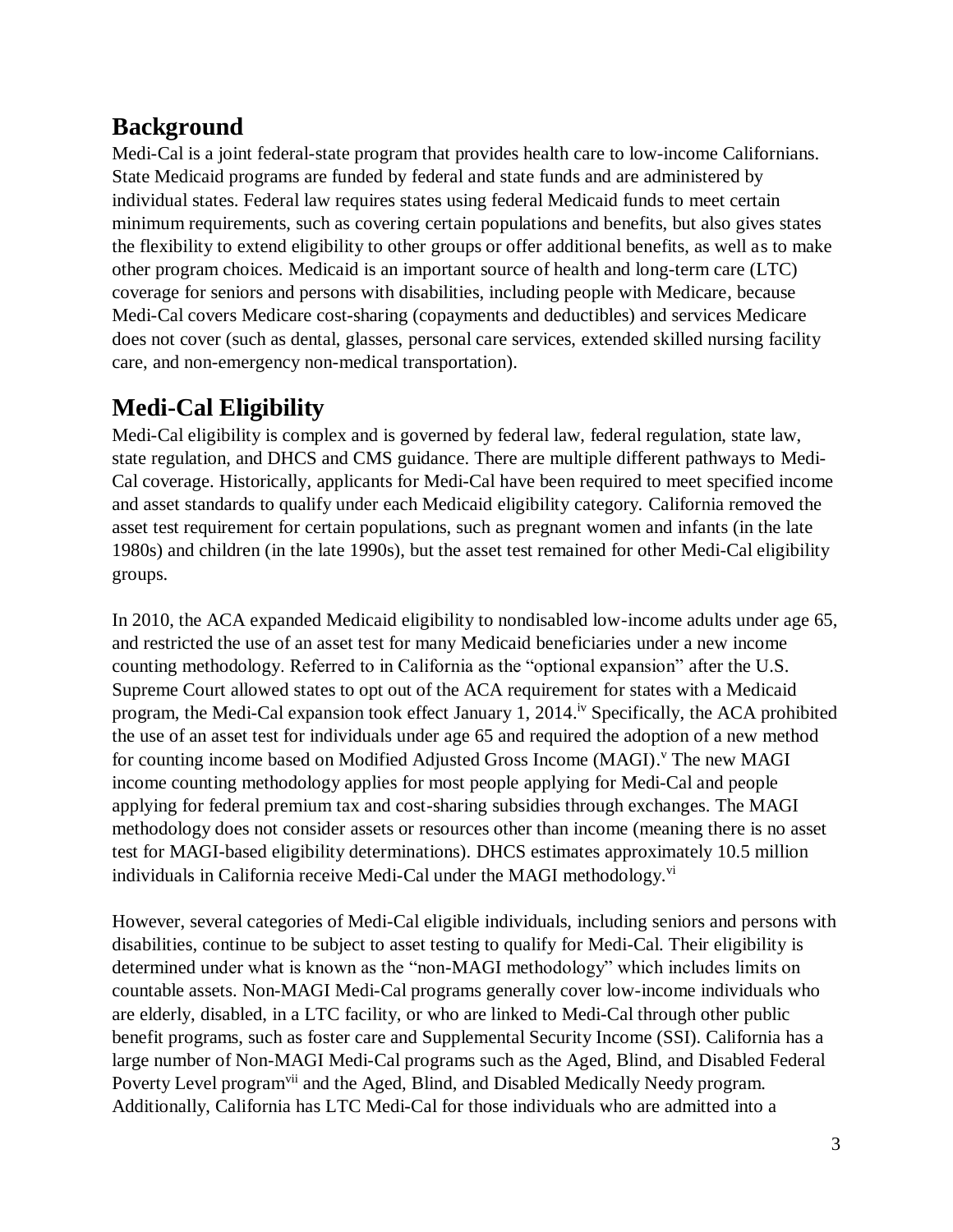licensed facility and require general nursing care or are unable to take care of their daily living needs. DHCS estimates approximately 2 million individuals are enrolled in a Non-MAGI Medi-Cal program with 54,000 of those enrolled in LTC Medi-Cal.

The federal Medicaid Act allows states to use less restrictive methods than those outlined in federal law to determine income and resource eligibility for some eligibility categories.<sup>viii</sup> In 2015, CMS provided guidance on state enrollment flexibility that includes options for asset testing such as setting an asset limit that is above the federal floor, which was one of the provisions proposed by AB 683. For example, on January 23, 2015, the CMS indicated that:

States can simplify their administrative processes by using flexibility under Section  $1902(r)(2)$  of the Social Security Act. For example, states can disregard the income of other individuals, such as spouses, whose income is otherwise countable toward the prospective MSP enrollee. The same provision can also be used to disregard specific amounts of income or categories of assets. In addition, states may use the flexibility authorized under Section  $1902(r)(2)$  to set an overall asset limit at any level above the federal floor, or to disregard all assets. States have the option of using these flexibilities only for MSPs, or they may apply them to other categories of Medicaid as well. Some states have already taken these steps.<sup>ix</sup>

#### **What Are the Asset Limits in Medi-Cal?**

Eligibility for enrolment through non-MAGI Medi-Cal is subject to limits on the amount of countable assets.<sup>x</sup> To be eligible for most Non-MAGI Medi-Cal programs, the countable assets for one person may not exceed \$2,000 a month for an individual or \$3,000 for two people, excluding MSP, which have higher asset limits. The dollar asset limits increase with family size (as shown in the chart below), and any amount over the asset limit will make an individual and/or family ineligible for Medi-Cal.

The Medi-Cal asset limits that are in state regulation were last increased in 1989.<sup>xi</sup> The current limits are also not adjusted for inflation. The asset limits were increased in 1985, 1986, 1987, 1988, and 1989, by \$100 annually for an individual and \$150 annually for additional person. The chart below shows the current asset limits in regulation, and what were proposed under AB 683:

| <b>Asset Limits</b>     |                    |          |  |
|-------------------------|--------------------|----------|--|
| <b>Number of People</b> | <b>Current Law</b> | AB 683   |  |
|                         | \$2,000            | \$10,000 |  |
| 2                       | \$3,000            | \$15,000 |  |
| 3                       | \$3,150            | \$20,000 |  |
| 4                       | \$3,300            | \$25,000 |  |
| 5                       | \$3,450            | \$30,000 |  |
| 6                       | \$3,600            | \$35,000 |  |
|                         | \$3,750            | \$40,000 |  |
| 8                       | \$3,900            | \$45,000 |  |
| 9                       | \$4,050            | \$50,000 |  |
| 10                      | \$4,200            | \$55,000 |  |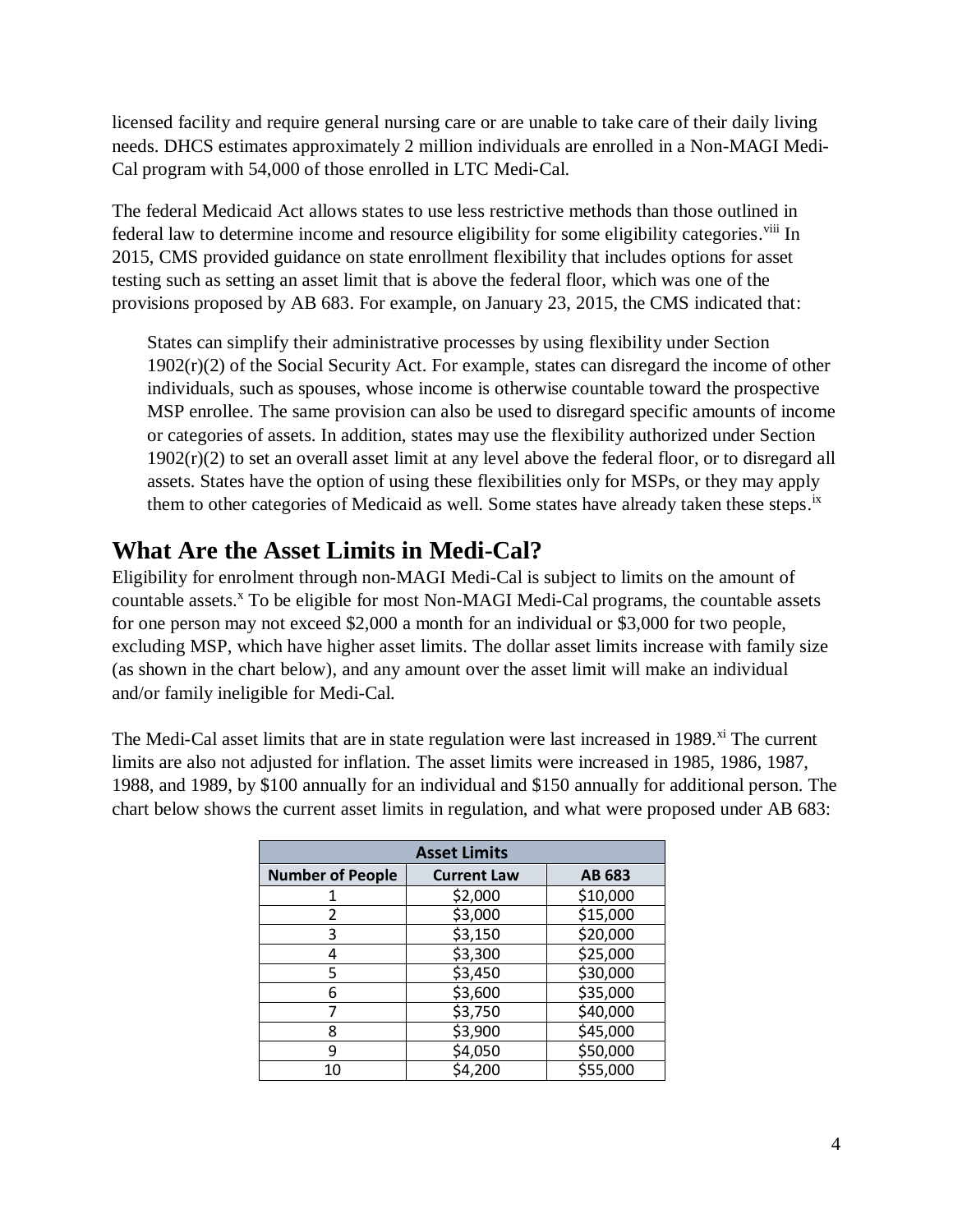The MSP has a different asset limit than the amounts above. Federal regulation sets the MSP property (asset) limits at three times the SSI property limits, plus a percentage increase equal to the increase in the Consumer Price Index. For 2021, these amounts are \$7,860 for an individual and  $$11,800$  for a couple.<sup>xii</sup> AB 683 would have repealed the current property limits used to determine MSP eligibility.

MSP provides low-income Medicare beneficiaries with Medicaid assistance with some or all of their Medicare out-of-pocket costs. The MSP pays for Medicare premiums and cost-sharing but does not provide Medi-Cal services. Medicare's out-of-pocket costs, including premiums, deductibles, and other cost-sharing, can be high. For example, Medicare Part A, which covers inpatient hospital services, has a deductible of \$1,484 in 2021 for each benefit period.<sup>xiii</sup> Medicare Part B, which covers outpatient services, requires a monthly premium of \$148.50 for most beneficiaries in 2021. Part B also requires an annual deductible of \$203 in 2021 and coinsurance of 20% of the Medicare approved cost of services after the deductible is met. To help low-income enrollees afford Medicare's out-of-pocket costs, state Medicaid programs must offer three MSPs:

- Qualified Medicare Beneficiaries (QMBs) generally have incomes up to 100% of the Federal Poverty Level (FPL) (\$1,064 per month for an individual and \$1,437 for a couple in 2020). Medicaid pays Medicare Parts A and B premiums and cost-sharing for QMBs;
- Specified Low-Income Medicare Beneficiaries (SLMBs) have slightly higher incomes (100-120% FPL) and receive help with Medicare Part B premiums only. Most states set their SLMB income limits at 120% FPL (\$1,277 per month for an individual and \$1,724 for a couple in 2020); and,
- Qualified Individuals (QIs) are eligible for Medicaid assistance with Medicare Part B premiums through an expansion of the SLMB program passed by Congress in 1997. The QI program covers Medicare beneficiaries with incomes up to 135% FPL (\$1,436 per month for an individual and \$1,940 for a couple in 2020). However, unlike other Medicaid pathways, because Congress only appropriates a limited amount of funds to each state to pay for the QI program, once a state's QI appropriation is spent, additional individuals who meet the eligibility criteria cannot receive help.

According to a June 2019 Issue Brief by the Kaiser Family Foundation entitled "Medicaid Financial Eligibility for Seniors and People with Disabilities: Findings from a 50-State Survey," most states have the \$2,000 and \$3,000 asset limits that California has for the aged, blind and disabled eligibility pathway. Two states have lower asset limits than California, and 10 states have higher limits, including Arizona, which has no asset limit. For the 33 states plus the District of Columbia that have a medically needy program, one state has a lower limit (Connecticut) and 10 have a higher asset limit. Arizona eliminated its assets test completely to simplify eligibility determinations after finding administrative savings largely offset any increase in enrollment. Six states with MSPs, plus D.C. have no assets test at all for some or all of their MSP and two additional states have higher limits than the federally required minimum amounts.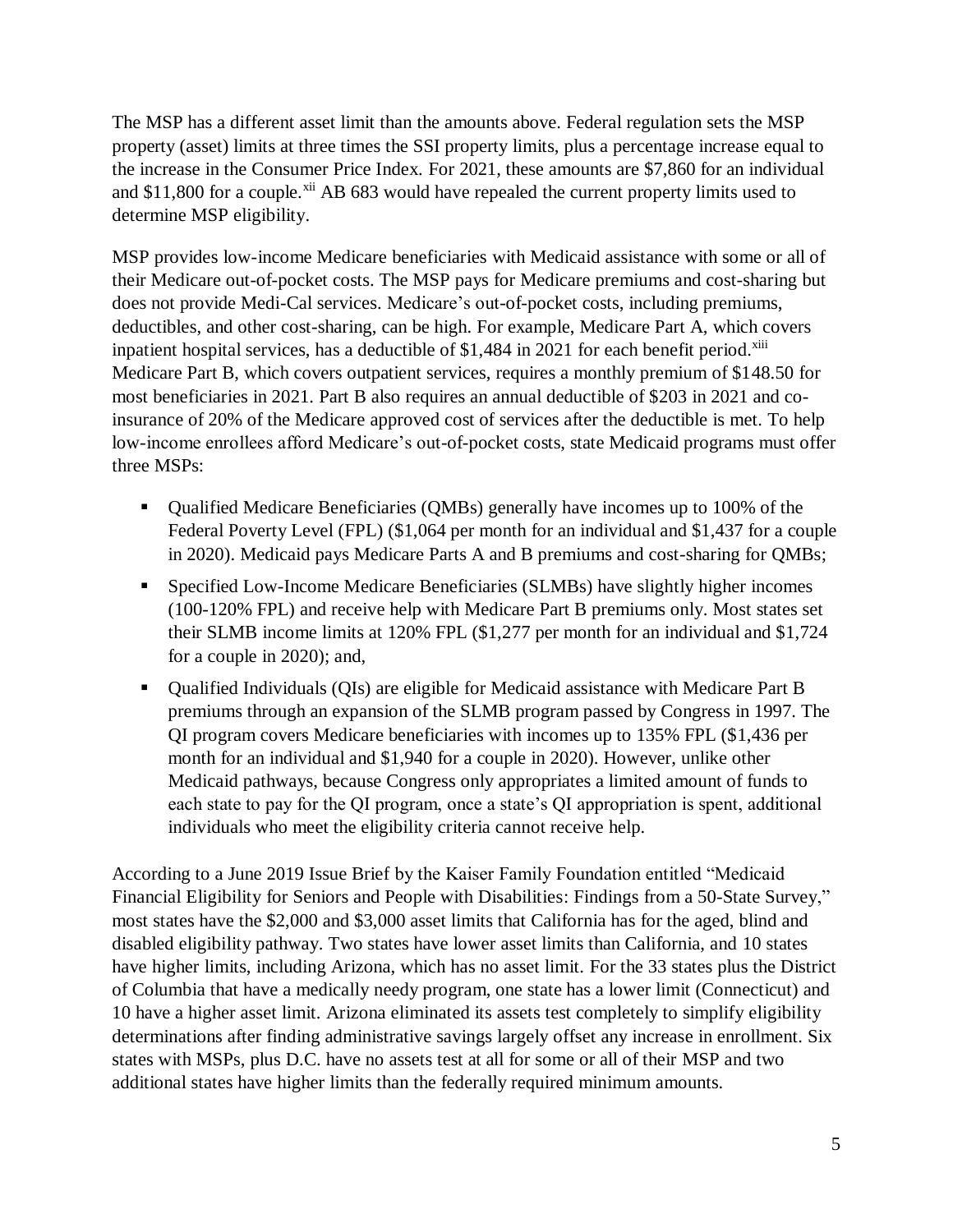## **What is an "Asset" for Purposes of Medi-Cal Eligibility?**

What "counts" and what is exempt as an asset for purposes of the Medi-Cal asset test is in state and federal law but primarily in extensive state guidance and Medi-Cal regulation.<sup>xiv</sup> Property that is not counted in determining a person's Medi-Cal eligibility is called "exempt" or "unavailable" property. Countable property (property which is not exempt or which is not available) is included in the applicant or beneficiary's "property reserve" (the formal regulatory definition of the dollar amount of the asset limit). A person's countable property cannot exceed the property reserve limit.

Examples of assets subject to the asset test which are included in the property reserve limit include checking and savings accounts to which the beneficiary has unrestricted access<sup>xy</sup>, cash on hand<sup>xvi</sup>, income tax refunds,<sup>xvii</sup> a second car,<sup>xviii</sup> jewelry (except for wedding and engagement rings and heirlooms) with a net market value over \$100,<sup>xix</sup> United States Savings bonds,<sup>xx</sup> and life insurance with a face value of \$1,500 or more.<sup>xxi</sup> Exemptions from the asset test include a home,<sup>xxii</sup> one car,<sup>xxiii</sup> musical instruments,<sup>xxiv</sup> personal effects (such as clothing),<sup>xxv</sup> recreational items,<sup>xxvi</sup> and livestock and poultry (if used for personal use).<sup>xxvii</sup>

Any amount over an individual's property reserve limit makes an individual ineligible for Medi-Cal. A county Medi-Cal eligibility worker looks at how much an applicant and their family has when determining eligibility for non-MAGI Medi-Cal. If the applicant or recipient's property/assets are below the limit at any time during that month, the applicant will be Medi-Cal eligible (if the person is otherwise eligible). If a person has more than the limit for a whole month, Medi-Cal benefits will be discontinued. Individuals can reduce their property to meet the reserve limit before the end of the month in which they are requesting Medi-Cal. For example, a non-MAGI Medi-Cal applicant whose total non-exempt property consists of a savings account with a balance of \$3,300 in a month must reduce the savings account to \$2,000 in that month. In this same situation, where there is a couple, the savings must be reduced to \$3,000.

On behalf of DHCS, county eligibility workers use a form called the "MC 605 IPS (5/14)" to gather information about an applicant's assets.<sup>xxviii</sup> For some of the assets listed on the form, individuals must attach verifying documentation, such as bank statements.

AB 683 would have broadened exemptions from the asset test in multiple areas. For example, AB 683 would have broadened the motor vehicle exemption to no longer limit the exemption to one vehicle, would have exempted livestock and poultry (by no longer requiring they be exempt only if for personal use), and tax refunds for up to 12 months.

#### **Medi-Cal Asset Limits Supplemental Report by DHCS**

Pursuant to the Legislative Analyst's Office Supplemental Report of the 2019-20 Budget Act, DHCS issued a report in March 2020. In its report, DHCS' stated that its Medi-Cal Asset Limit Supplemental Report is intended to provide a detailed analysis to legislative fiscal committees on three options for modifying treatment of assets for Non-MAGI Medi-Cal programs.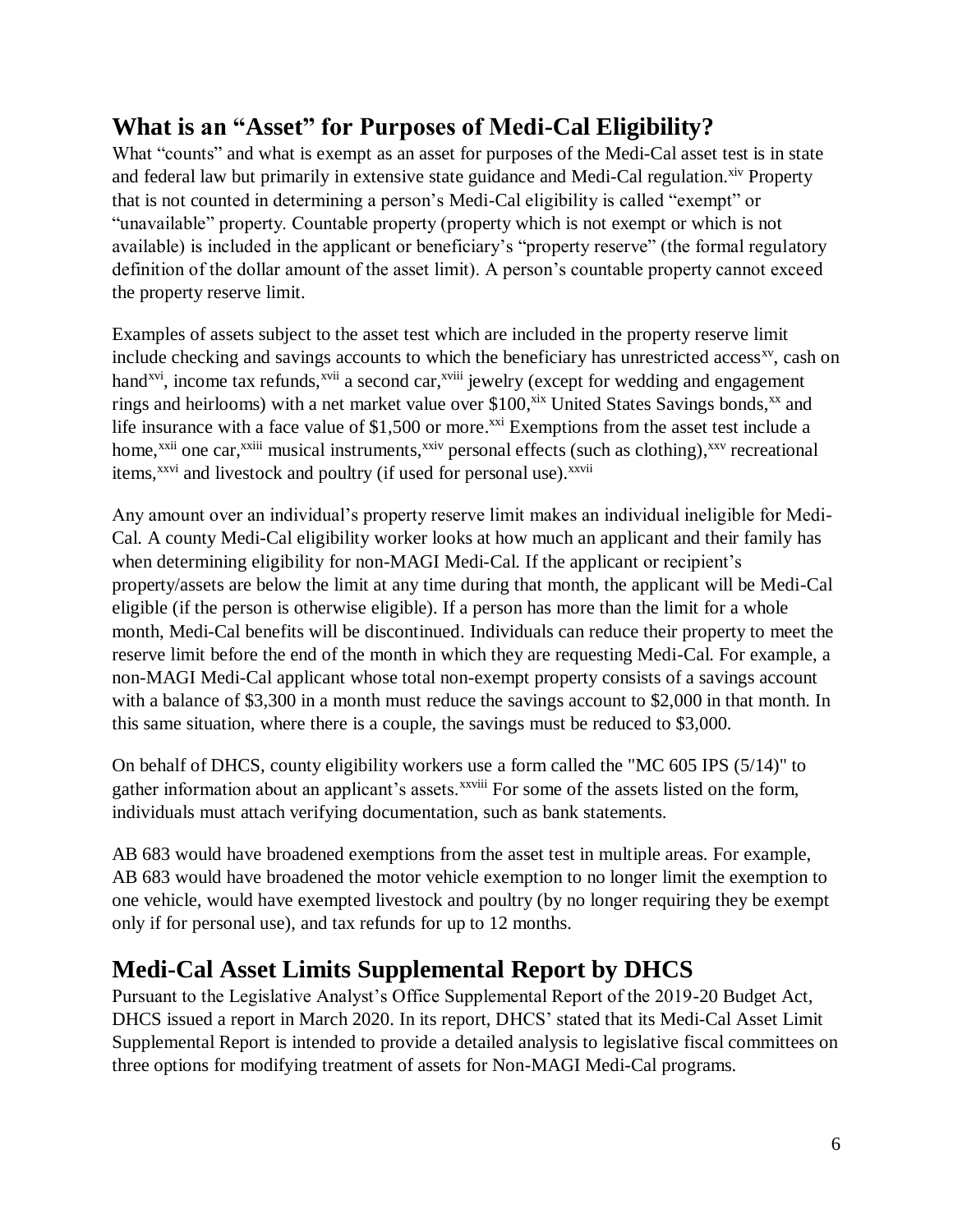DHCS confirmed with the federal CMS that California has the flexibility to change the treatment of assets for Non-MAGI Medi-Cal, MSP, and LTC. CMS informed DHCS that under Section  $1902(r)(2)$  of the Social Security Act, California has the authority to implement any of the three asset modification options discussed below to the extent an appropriation is provided and federal approvals are obtained. Based on the discussion with CMS, DHCS indicates it would need to submit a State Plan Amendment (SPA) and possibly a federal Medicaid waiver to implement changes to the asset limits in California. A SPA is needed in order to carry out changes across the Medi-Cal coverage group. A Medicaid waiver would additionally be required if any population within a coverage group is excluded.

In preparing the report, DHCS collected data on the Non-MAGI Medi-Cal, LTC and MSP populations via the Statewide Automated Welfare System (SAWS) and Medi-Cal Eligibility Data System (MEDS). Based on the data provided by SAWS and MEDS, DHCS identified individuals who were denied or discontinued from all Medi-Cal programs with an asset test in calendar year 2018. DHCS also evaluated data elements for the denied/discontinued individuals, such as the amount of countable assets, the type of assets owned by the individuals, and the programs for which the individuals were screened. DHCS used this information to best identify the impacted population and derive fiscal estimates, including opportunities for cost savings.

As stated above, DHCS identified three options for modifying the way assets are treated for Non-MAGI Medi-Cal programs. DHCS indicates CMS stated that California has the authority to implement any of the three asset modification options and continue to be eligible to draw down federal financial participation (FFP) for individuals affected by the change. Furthermore, the SAWS consortia has the ability to implement any of the three options in their eligibility systems. These options are:

- Option 1 Eliminate the asset test;
- Option 2 Increase asset limits and change certain treatment of assets proposed in AB 683 (Carrillo); or,
- Option 3 Increase asset limits to \$10,000 for an individual and \$5,000 for each additional household member.

The three charts below show the net number of newly eligible Medi-Cal beneficiaries under each of the three options above.

The options include an estimate of the new net number of people who would become eligible for Medi-Cal as a result of either the elimination of the asset test (in Option 1) or increases in the asset test amounts (Option 2 and 3). This estimate of net newly eligible individuals are those individuals who were ineligible initially under existing law because they were "over assets" (had assets above the asset limits) and individuals who failed to provide asset-related information. The net newly eligible figure is lower than the number of potentially newly eligible individuals because the latter number includes individuals who enrolled under existing law but who were initially ineligible because of excess assets who subsequently became Medi-Cal-eligible at a later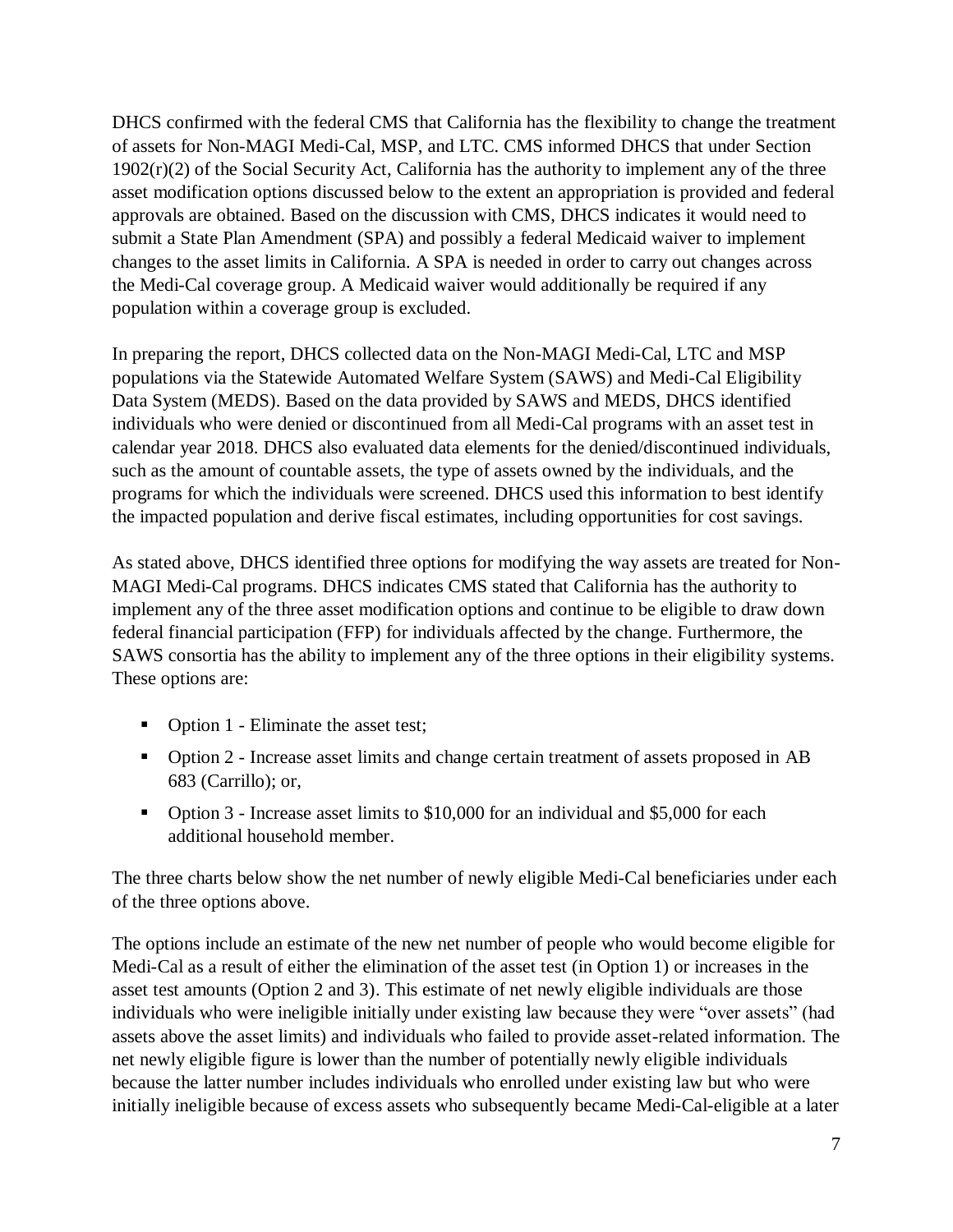date by reducing their assets (referred to as "spending down" or "spend down"), and individuals who applied for Medi-Cal but initially failed to provide asset-related information but who subsequently became eligible by providing asset-related information.

| <b>Option 1- Eliminate the Asset Test</b>        |                                                     |                                                                                              |  |  |
|--------------------------------------------------|-----------------------------------------------------|----------------------------------------------------------------------------------------------|--|--|
| Data Source: SAWS, MEDS                          |                                                     |                                                                                              |  |  |
|                                                  | Data Period: January 1, 2018-December 31, 2018      |                                                                                              |  |  |
|                                                  | Number of Potentially Newly<br>Eligible Individuals | Number of Individuals who later<br>became eligible (Spent Down or<br>provided verifications) |  |  |
| Non-MAGI (over assets)                           | 12,587                                              | 4,092                                                                                        |  |  |
| LTC (over assets)                                | 435                                                 | 263                                                                                          |  |  |
| Medicare Savings Program (over<br>assets)        | 142                                                 | 40                                                                                           |  |  |
| All Populations (over assets)                    | 13,164                                              | 4,395                                                                                        |  |  |
|                                                  |                                                     |                                                                                              |  |  |
| Non-MAGI (Failure to Provide)                    | 8,810                                               | 0                                                                                            |  |  |
| LTC (Failure to Provide)                         | 195                                                 | 83                                                                                           |  |  |
| Medicare Savings Program (Failure to<br>Provide) | 238                                                 | 127                                                                                          |  |  |
| All Populations (Failure to Provide)             | 9,243                                               | 210                                                                                          |  |  |
|                                                  |                                                     |                                                                                              |  |  |
| <b>Entire Impacted Population</b>                | 22,407                                              | 4,605                                                                                        |  |  |
| <b>Net Newly Eligible Individuals</b>            | 17,802                                              |                                                                                              |  |  |

**Option 2- Increase Asset Limits to \$10,000 for an individual and \$5,000 For Each additional household member on non-exempt countable assets and Change The treatment of certain assets as proposed in AB 683 Data Source: SAWS, MEDS Data Period: January 1, 2018-December 31, 2018**

|                                        | Number of Potentially Newly<br>Eligible Individuals | Number of Individuals who later<br>became eligible (Spent Down or<br>applied at a later date) |
|----------------------------------------|-----------------------------------------------------|-----------------------------------------------------------------------------------------------|
| Non-MAGI                               | 9,408                                               | 2,545                                                                                         |
| <b>LTC</b>                             | 284                                                 | 172                                                                                           |
| <b>Medicare Savings Program</b>        |                                                     |                                                                                               |
| Total Newly Eligibles for All Programs | 9,692                                               | 2,717                                                                                         |

| Net Newly Eligible Individuals |  |
|--------------------------------|--|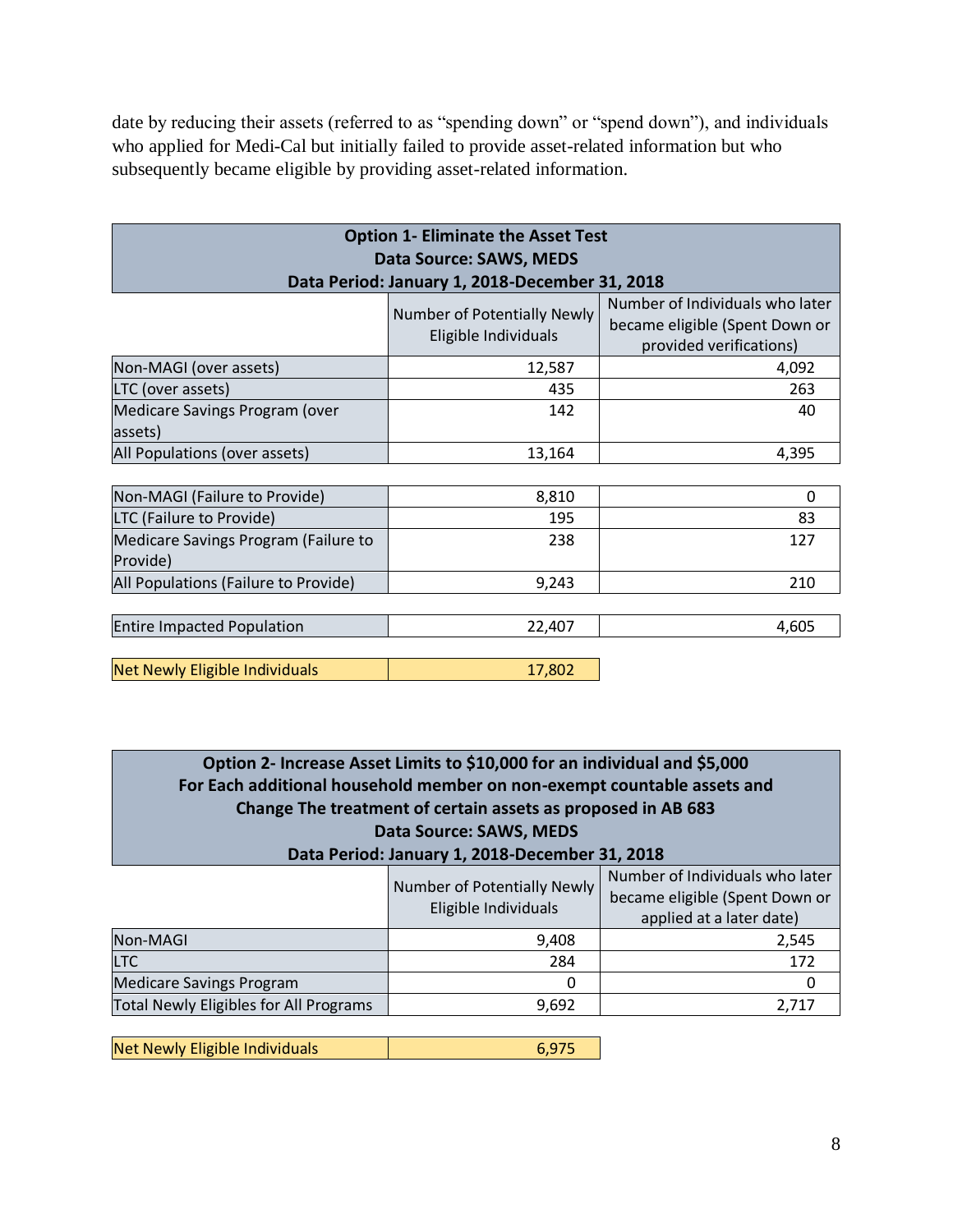#### **Option 3- Increase the Asset Limits to \$10,000 for an individual and \$5,000 for each additional household member Data Source: SAWS, MEDS Data Period: January 1, 2018- December 31, 2018**

|                                 | Number of Potentially Newly<br>Eligible Individuals | Number of Individuals who later<br>became eligible (Spent Down or<br>applied at a later date) |
|---------------------------------|-----------------------------------------------------|-----------------------------------------------------------------------------------------------|
| Non-MAGI                        | 8,110                                               | 2,545                                                                                         |
| <b>LTC</b>                      | 245                                                 | 172                                                                                           |
| <b>Medicare Savings Program</b> |                                                     |                                                                                               |
| <b>All Populations</b>          | 8,355                                               | 2,717                                                                                         |

| Net Newly Eligible Individuals<br>5,638 |
|-----------------------------------------|
|-----------------------------------------|

The three charts below show the net fiscal impact of the three options above, taking into account changes in Medi-Cal enrollment, required system changes and administrative costs:

| Option 1 - Eliminate the Asset Test   |                    |                      |                      |
|---------------------------------------|--------------------|----------------------|----------------------|
|                                       | <b>Total Funds</b> | <b>General Funds</b> | <b>Federal Funds</b> |
| Program                               | \$223,515,000      | \$107,405,860        | \$116,109,140        |
| System Change                         | \$452,000          | \$226,000            | \$226,000            |
| Administrative                        | \$148,000          | \$74,000             | \$74,000             |
| Elimination of the Asset Verification | ( \$3,960,000)     | ( \$1,980,000)       | (\$1,980,000)        |
| Program (Savings)                     |                    |                      |                      |
| <b>Total Cost</b>                     | \$220,155,000      | \$105,725,860        | \$114,429,140        |

**Option 2 — Increase Asset Limits to \$10,000 for an individual and \$5,000 for each additional household member on non-exempt countable assets and change the treatment of certain assets as proposed in AB 683.**

|                   | <b>Total Funds</b> | <b>General Funds</b> | <b>Federal Funds</b> |
|-------------------|--------------------|----------------------|----------------------|
| Program           | \$90,440,000       | \$43,435,000         | \$47,004,000         |
| System Change     | \$334,000          | \$167,000            | \$167,000            |
| Administrative    | \$148,000          | \$74,000             | \$74,000             |
| <b>Total Cost</b> | \$90,992,000       | \$43,676,000         | \$47,245,000         |

| Option 3 - Increase Asset Limits to \$10,000 for an individual and \$5,000 for each |                    |                      |                      |
|-------------------------------------------------------------------------------------|--------------------|----------------------|----------------------|
| additional household member                                                         |                    |                      |                      |
|                                                                                     | <b>Total Funds</b> | <b>General Funds</b> | <b>Federal Funds</b> |
| Program                                                                             | \$73,228,000       | \$35,165,400         | \$38,062,600         |
| System Change                                                                       | \$168,000          | \$84,000             | \$84,000             |
| Administrative                                                                      | \$148,000          | \$74,000             | \$74,000             |
| <b>Total Cost</b>                                                                   | \$73,544,000       | \$35,323,400         | \$38,220,600         |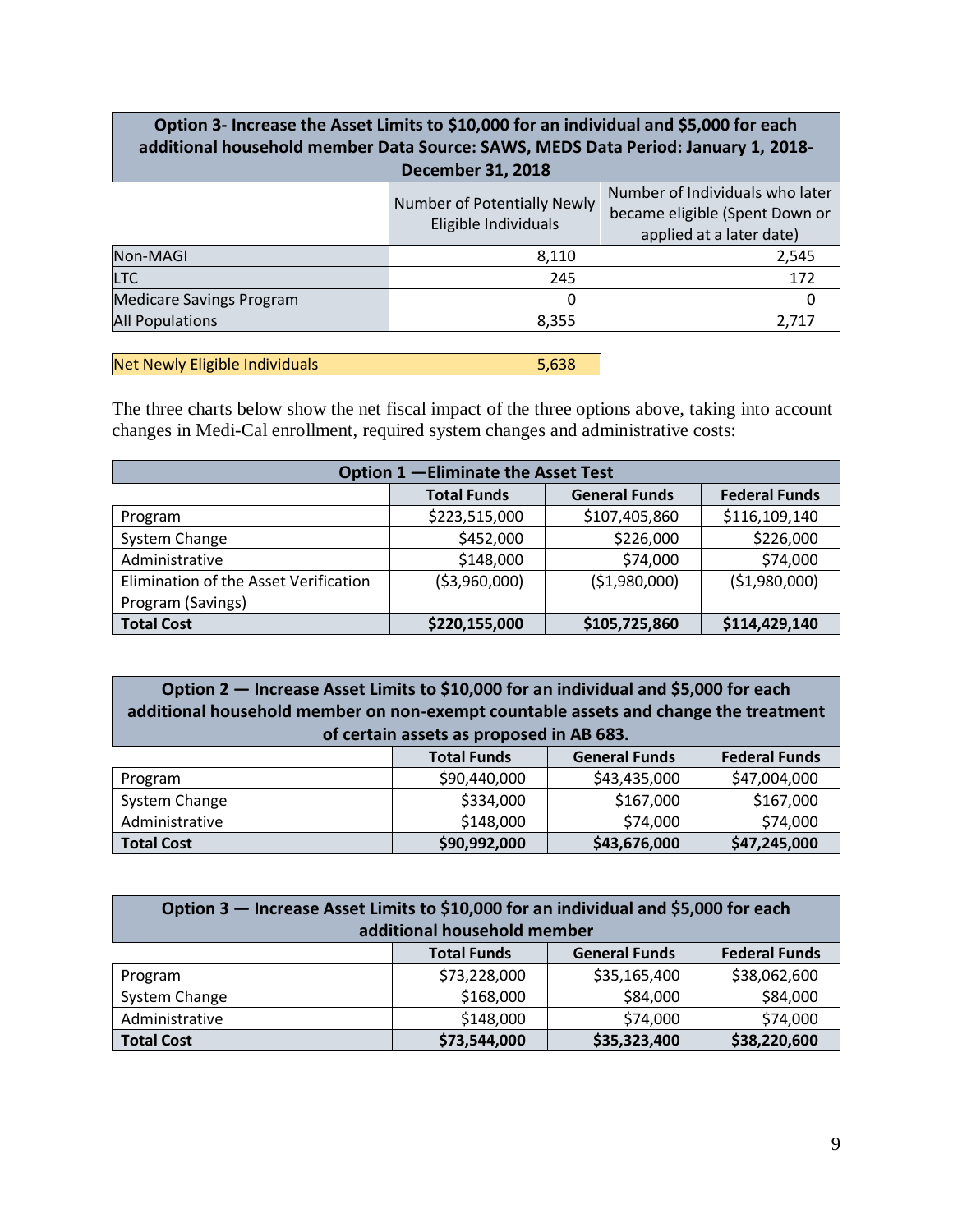## **Conclusion**

The current \$2,000 and \$3,000 asset limits were last adjusted in 1989, have no built-in cost-ofliving adjustment, discourage savings, prevent low-income people from establishing a "rainy day" fund and make it difficult for low-income to address unforeseen expenses. In addition, the limits result in low-income people being unable to receive the additional dental, vision, transportation and long-term services and supports covered by Medi-Cal that may not be covered by Medicare or private health plans. DHCS' Supplemental Report provides detailed caseload and fiscal impact estimates and information on other states that have adjusted their asset limits and provides fiscal and policy options for the Legislature to consider under federal Medicaid law for changing the existing asset limits.

<https://lao.ca.gov/reports/2019/4084/supplemental-language-2019.pdf>

<sup>ix</sup> CMCS Information Bulletin "Enrollment and Retention Flexibilities to Better Serve Medicare-Eligible Medicaid Enrollees," Centers for Medicare & Medicaid Services, January 23, 2015 at: [https://www.medicaid.gov/federal-policy-guidance/downloads/cib-01-23-2015.](https://www.medicaid.gov/federal-policy-guidance/downloads/cib-01-23-2015)

<sup>x</sup> Title 22 of the CCR, Section 50420.

xii All County Welfare Directors Letter (ACWDL) 20-07 at

[https://www.dhcs.ca.gov/services/medi-cal/eligibility/letters/Documents/c20-07.pdf.](https://www.dhcs.ca.gov/services/medi-cal/eligibility/letters/Documents/c20-07.pdf)

xiii Medicare Costs at a Glance at [https://www.medicare.gov/your-medicare-costs/medicare](https://www.medicare.gov/your-medicare-costs/medicare-costs-at-a-glance)[costs-at-a-glance](https://www.medicare.gov/your-medicare-costs/medicare-costs-at-a-glance)

- xiv Title 22 of the CCR, Sections 50401 through 50489.5
- xv Title 22 of the CCR, Section 50453.

 $xvi$  Title 22 of the CCR, Section 50451, unless the cash on hand is income received in that month. xvii Title 22 of the CCR, Section 50454.

<sup>i</sup> Public Law 111-148) as originally enacted and as amended by the federal Health Care and Education Reconciliation Act of 2010 (Public Law 111-152).  $\overline{a}$ 

ii State of California Department of Industrial Relations, "History of California Minimum Wage" available at:<https://www.dir.ca.gov/iwc/MinimumWageHistory.htm>

iii "Supplemental Report of the 2019-20 Budget Act" Containing Statements of Intent And Requests for Studies Adopted by the Legislature Compiled by the Legislative Analyst's Office, Revised October 2019, p. 11 at:

iv AB X1 1 (J. Perez), Chapter 3, Statutes of 2013.

<sup>&</sup>lt;sup>v</sup> Section 1902(e)(14) of the federal Social Security Act (42 U.S.C. Sec. 1396a(e)(14)).

vi Medi-Cal Asset Limits Supplemental Report, Department of Health Care Services, March 2020, p. 2.

<sup>&</sup>lt;sup>vii</sup> The Aged, Blind, and Disabled Federal Poverty Level (ABD-FPL) program covers individuals with incomes up to 138% of the federal poverty level (FPL). The Aged, Blind, and Disabled Medically Needy (ABD-MN) program covers individuals with incomes above 138% of the FPL, but these individuals must spend all but \$600 of their income for an individual (referred to as "share of cost" or "spending down") on their own medical care before Medi-Cal will cover the rest of their health care for a given month.

<sup>&</sup>lt;sup>viii</sup> Section 1902(r)(2) of the federal Social Security Act (42 U.S.C. Sec. 1396a(r)(2).

 $x$ <sup>i</sup> Title 22 of the CCR, Section 50419 and 50420.